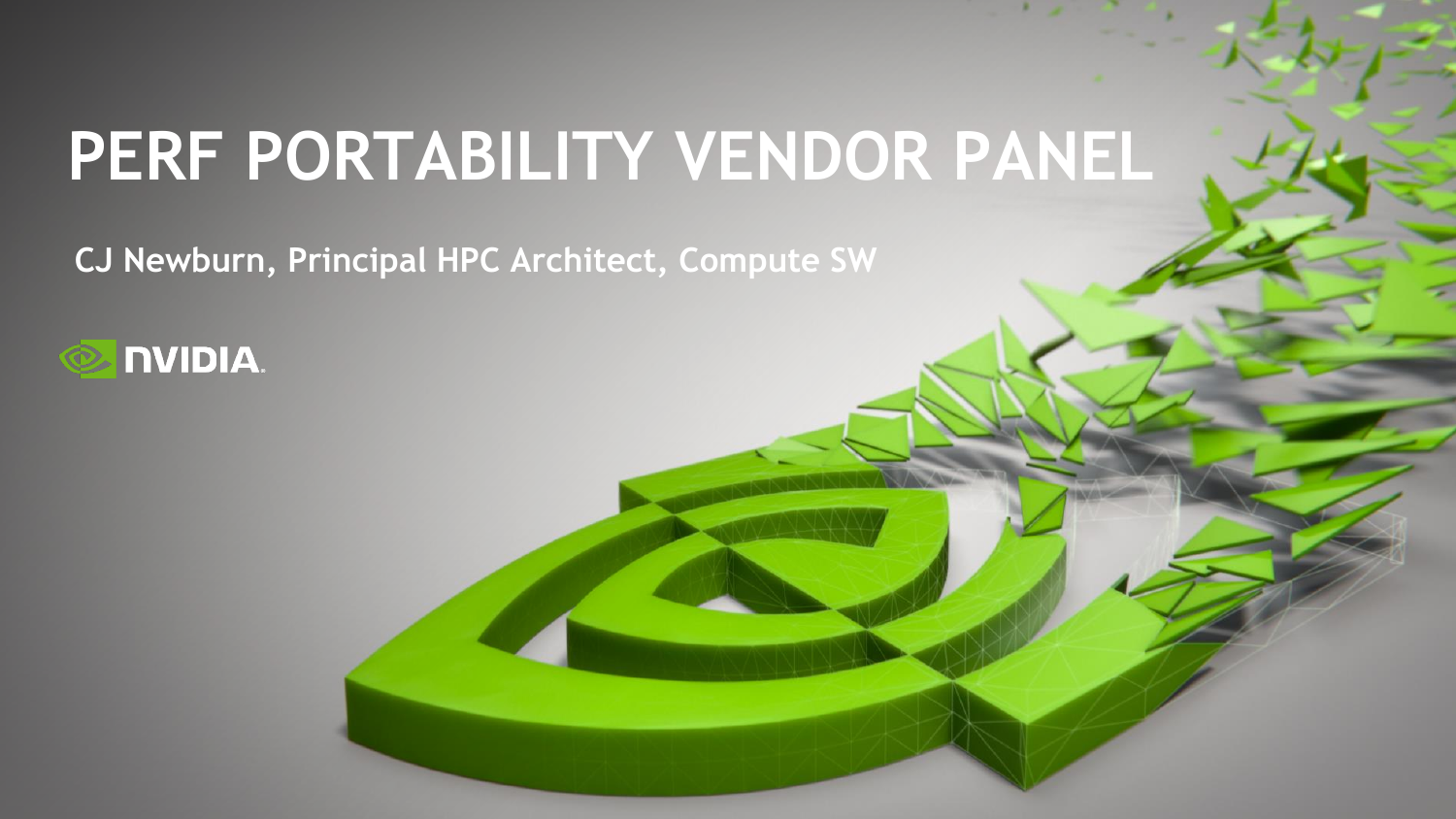### **SPECIALIZATION**

#### Use the right tool for the right job

- Absolute performance: throughput and latency cores
- Performance/Watt: dense nodes





- Deep learning
- Graphics and video



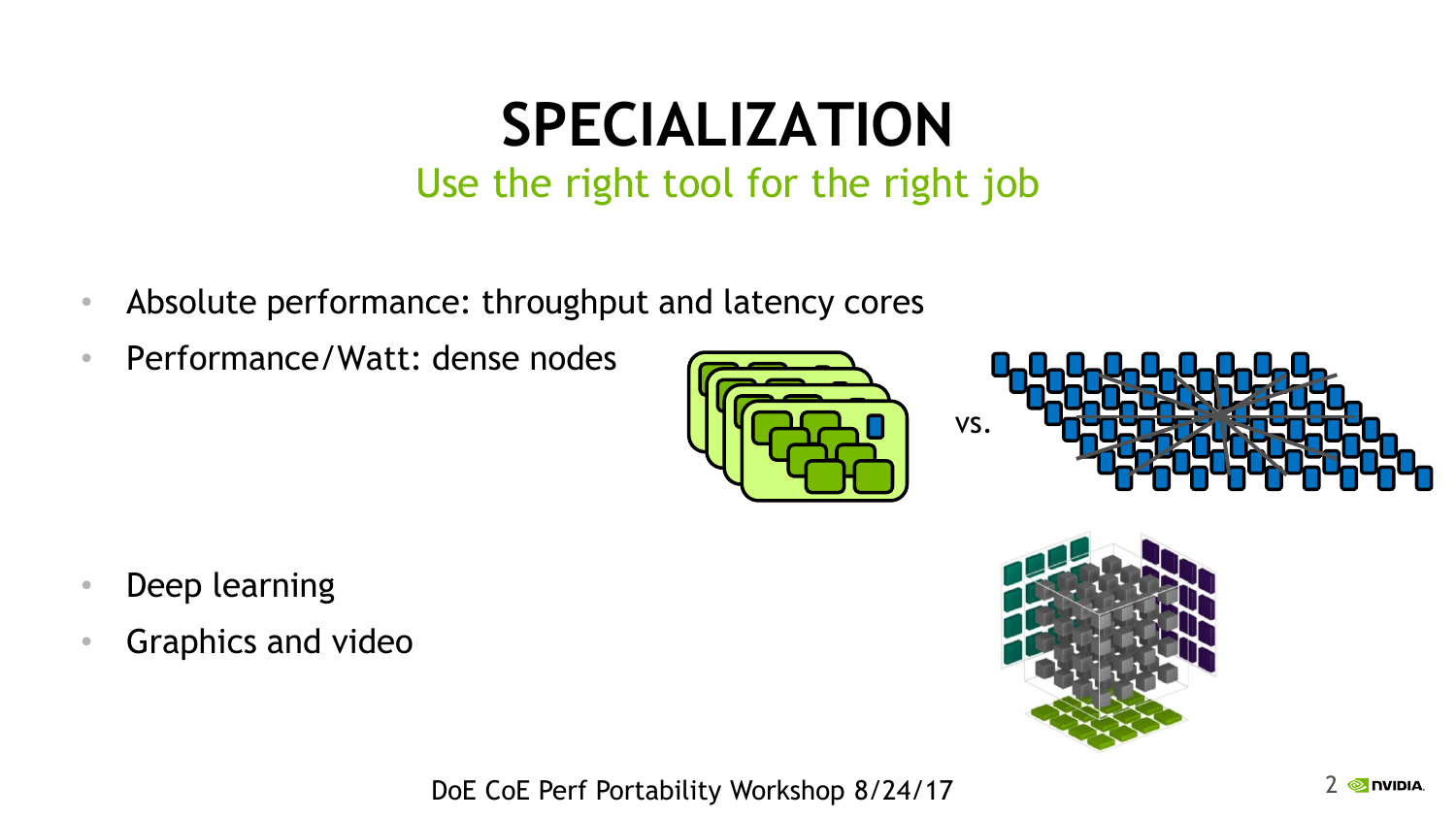## **INFRASTRUCTURE FOR RETARGETABILITY**

Support diversity within a common software architecture

- Common software architecture
- Common scheduler
- Common set of primitives
- Allow for diversity and specialization by managing complexity
- Enable per-target implementations and data layouts

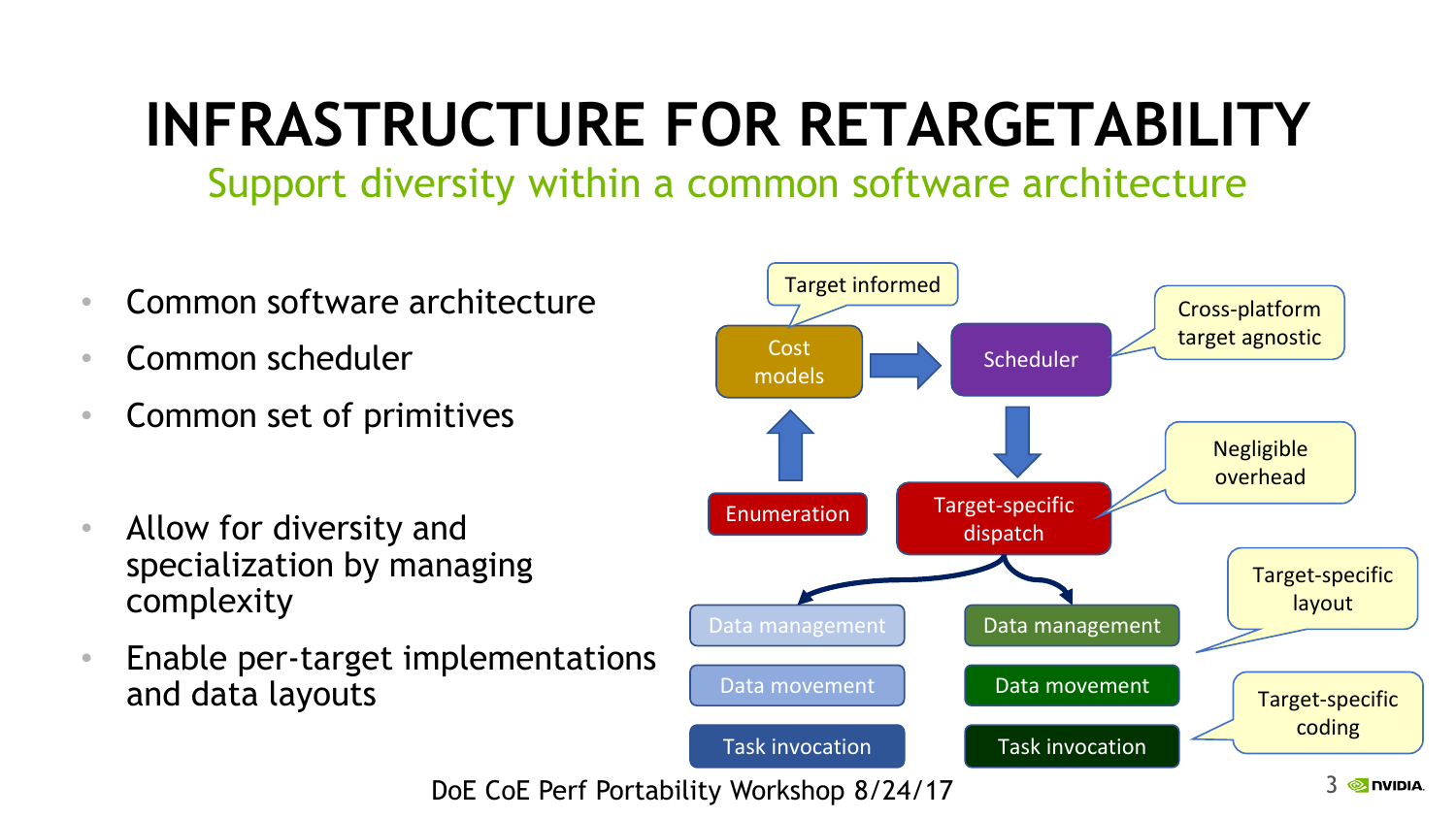### **CONVERGENCE**

Synergy, new usage models

- Cloud
	- Easy deployment, provisioning
	- Apps as a service, downloaded as **containers** from a registry and orchestrated
- HPC
	- Makes good use of dense nodes and hetero resources with **retargetable frameworks**
	- Broadens and refines **programming models**, pushes **language standards**
	- Pushes absolute perf and perf/W
- AI
	- Highly-tuned **libraries** and frameworks, fast collectives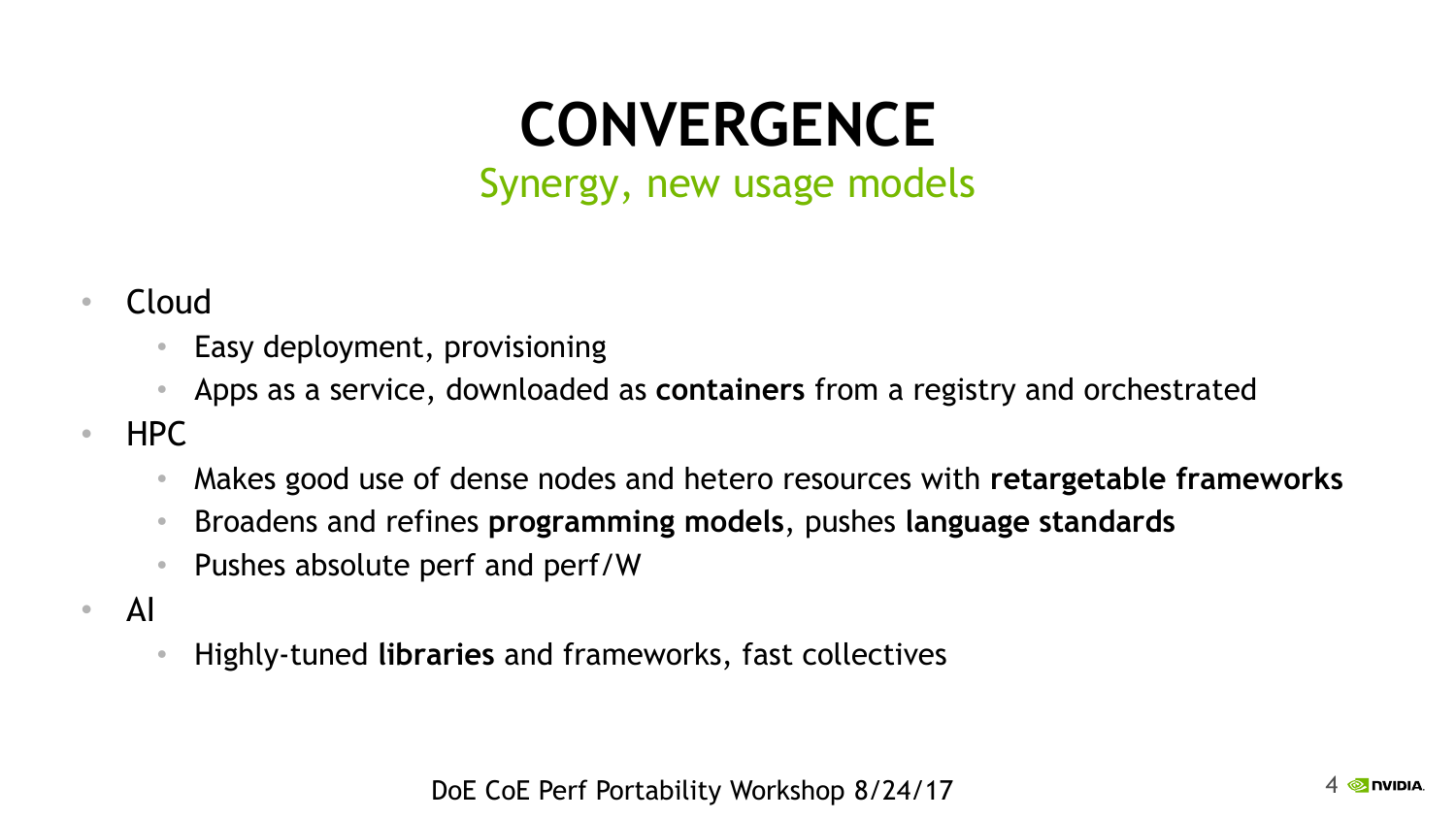#### **TAXONOMY** Organizing HPC + AI Convergence

Transformation HPC + AI couple simulation with live data in real time detection/control system

Augmentation HPC + AI combined to improve simulation time to science > orders of magnitude

Modulation

HPC + AI combined to reduce the number of runs needed for a parameter sweep

Experimental/simulated data is used to train a NN that is used to for detection/control of an experiment or clinical delivery system in real time. The NN is improved continuously as new simulated / live data is acquired

Experimental/simulated data is used to train a NN that is used to replace all or significant runtime portions of a conventional simulation. The NN is improved continuously as new simulated / live data is acquired

Experimental/simulated data used to train a NN which steers simulation/experiment btwn runs

The steering NN can be trained continuously as new simulated / live data is acquired

#### Potential for Breakthroughs in Scientific Insight